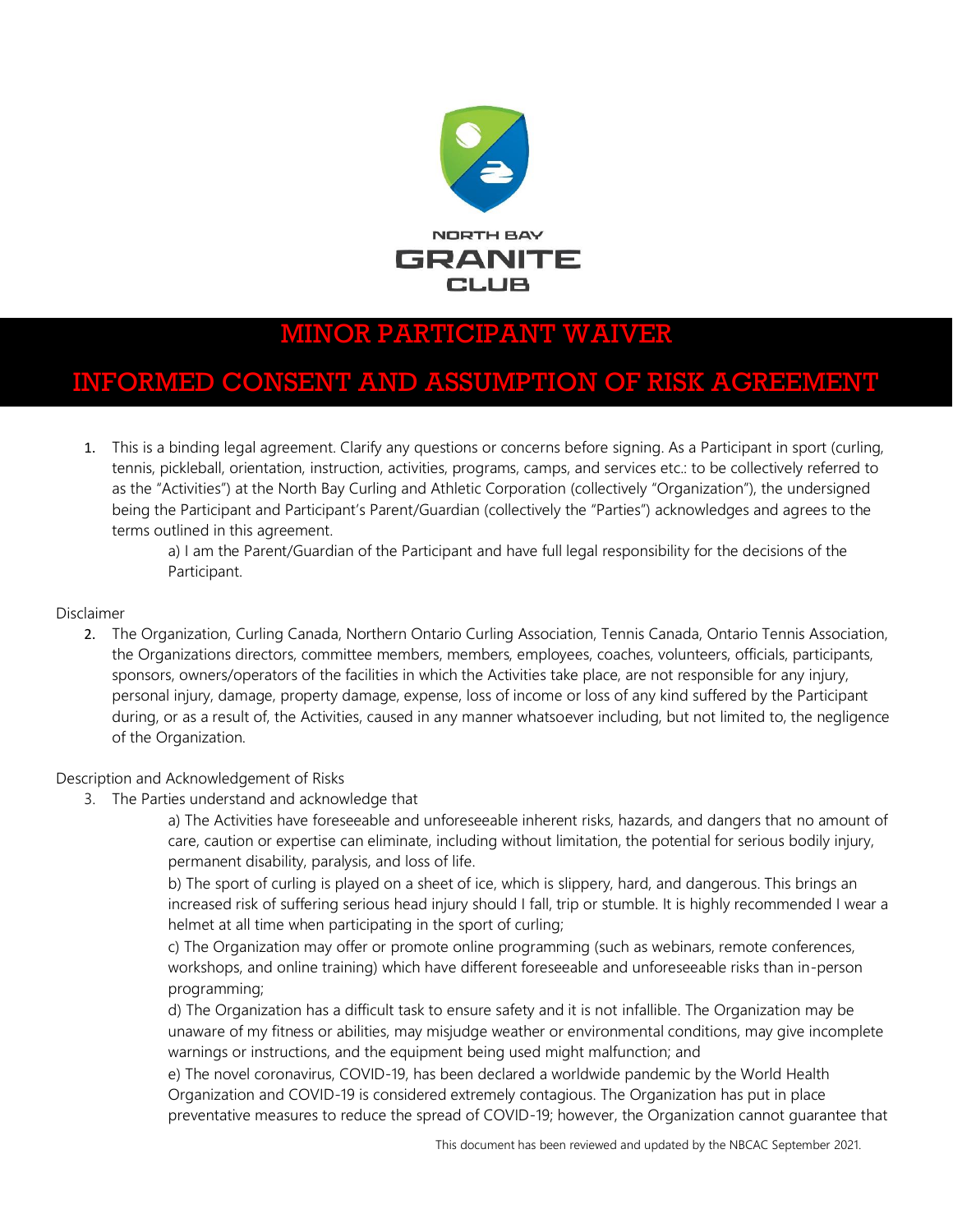the Participant will not become infected with COVID-19. Further, attending the Activities could increase your risk of contracting COVID-19.

4. The participant is participating voluntarily in the Activities. In consideration of this participation, the Parties hereby acknowledge that they are aware of the risks, dangers and hazards associated with or related to the Activities. The risks, dangers and hazards include, but are not limited to:

a) Contracting COVID-19 or any other contagious disease;

b) Executing strenuous and demanding physical techniques;

c) Vigorous physical exertion, strenuous cardiovascular workouts, and rapid movements;

d) Exerting and stretching various muscle groups;

e) Spinal cord injuries which may render me permanently paralyzed;

f) Serious injury to virtually all bones, joints, ligaments, muscles, tendons, and other aspects of my body or to my general health and well-being;

g) Abrasions, sprains, strains, fractures, or dislocations;

h) Privacy breaches, hacking, technology malfunction or damage;

i) Concussion or other head injuries, including but not limited to, closed head injury or blunt head trauma;

j) Physical contact with other participants, spectators, equipment, and hazards;

k) Ice, grass, turf, and other surfaces including bacterial infections and rashes;

l) Collisions with objects, walls, equipment, or persons;

m) Not wearing appropriate safety or protective equipment;

n) The failure to properly use any piece of equipment or from the mechanical failure of any piece of equipment; failure by the Organization to provide any warnings, directions, instructions, or guidance as to the use of the equipment; failure to use or operate the equipment within my own ability;

o) Failure to act safely or within my own ability or within designated areas;

p) Negligence of other persons, including other spectators, participants, or employees;

q) Cyber privacy breaches, hacking, technology malfunction or damage;

r) Conduct between other persons and myself, including any physical altercation between participants; s) Weather conditions;

t) Travel to and from the Activities, competitive events and associated non-competitive events; and

u) Negligence on the part of The Organization, including failure on the part of The Organization to take reasonable steps to safeguard or protect me from the risks, dangers and hazards associated with my participation in the Activities.

#### Terms

5. In consideration of the Organization allowing the Participant to participate in the Activities, the Parties agree:

a) The Participant will comply with and follow the Concussion Policies and Procedures, including the Return to Sport Protocol as outlined on the Organization's website in the FAQ section.

b) The Participants mental and physical condition is appropriate to participate in the Activities and the Parties assume all risks related to the Participants mental or physical condition;

c) That when the Participant practices or trains in their own space, the Parties are responsible for the Participants surroundings and the location and equipment that the Participant selects;

d) The Participant will comply with the rules and regulations for participation in the Activities;

e) The Participant will comply with the rules of the facility or equipment;

f) That if the Participant observes an unusual significant hazard or risk, the Participant will remove themselves from participation and bring their observations to the attention of the Organization's representative immediately;

g) The risks associated with the Activities are increased when the Participant is impaired, and the Participant will not participate if impaired in any way;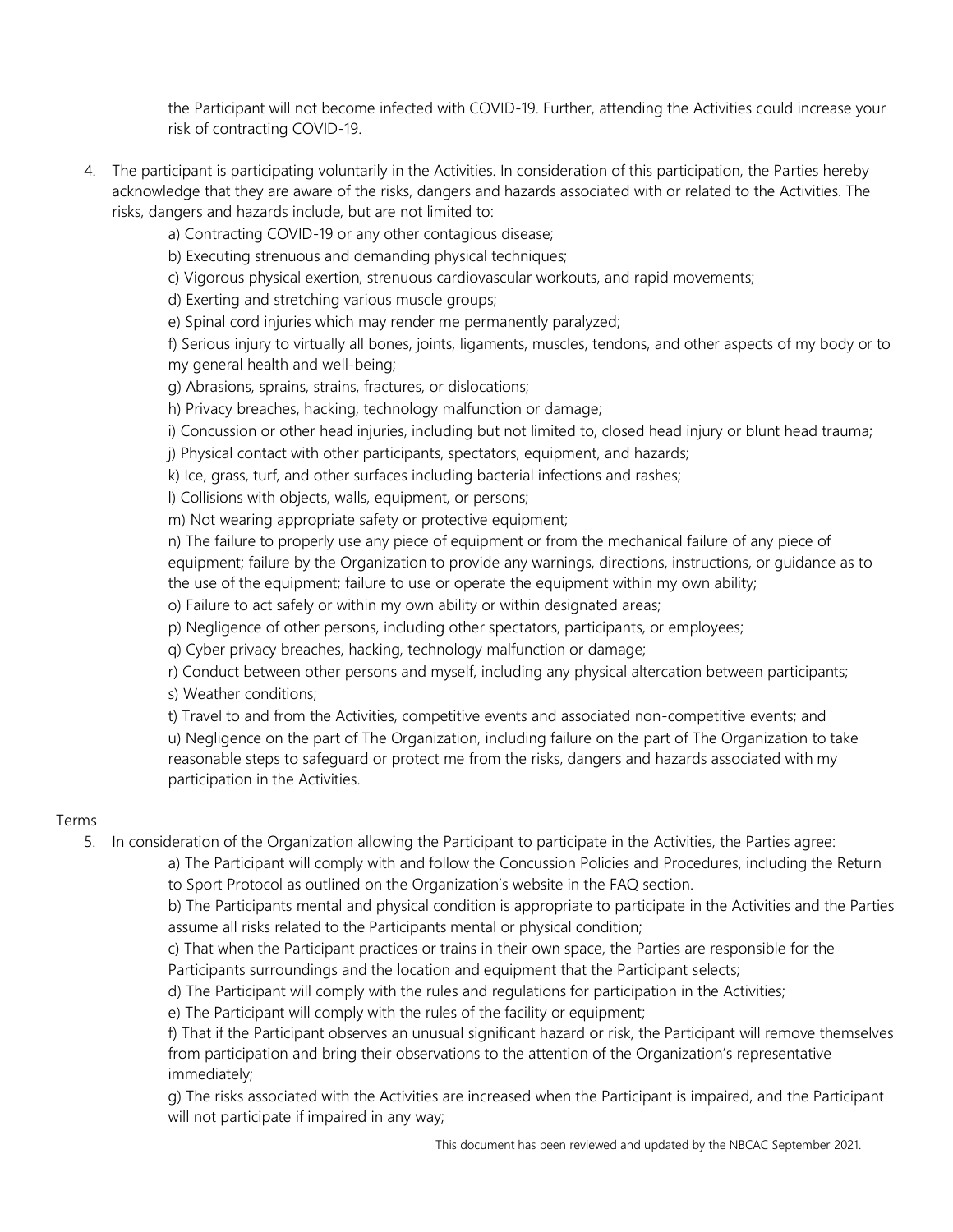h) That it is the Parties sole responsibility to assess whether any Activities are too difficult for the Participant. By the Participant commencing an Activity, the Parties acknowledge and accept the suitability and conditions of the Activity;

i) That the Parties are responsible for the Participants choice of protective equipment and the secure fitting of that equipment; and

j) That COVID-19 is contagious in nature and the Participant may be exposed to or infected by COVID-19 and such exposure may result in personal injury, illness, permanent disability, or death and voluntarily agree to assume all the foregoing risks.

Release of Liability and Disclaimer

6. In consideration of the Organization allowing the Participant to participate, the Parties agree:

a) That the sole responsibility for the Participants safety remains with the Parties;

b) To ASSUME all risks arising out of, associated with, or related to the Participants participation;

c) That the Parties are not relying on any oral or written statements made by the Organization or its agents, whether in a brochure or advertisement or in individual conversations, to agree to participate in the Activities;

d) To WAIVE any and all claims that the Parties may have now or in the future against the Organization; e) To freely ACCEPT AND FULLY ASSUME all such risks and possibility of personal injury, death, property damage, expense, and related loss, including loss of income, resulting from the Participants participation in the Activities, events, and programs of the Organization;

f) To FOREVER RELEASE AND INDEMNIFY the Organization from any and all liability for any and all claims, demands, actions, damages (including direct, indirect, special and/or consequential), losses, actions, judgments, and costs (including legal fees) (collectively, the "Claims") which the Parties have or may have in the future, that might arise out of, result from, or relate to my participation in the Activities, even though such Claims may have been caused by any manner whatsoever, including but not limited to, the negligence, gross negligence, negligent rescue, omissions, carelessness, breach of contract and/or breach of any statutory duty of care of the Organization;

g) To FOREVER RELEASE AND INDEMNIFY the Organization relating to becoming exposed to or infected by COVID-19 which may result from any actions, omission or negligence of myself and others, including but not limited to The Organization;

h) That the Organization is not responsible or liable for any damage to the Parties vehicle, property, or equipment that may occur as a result of the Activities;

i) That negligence includes failure on the part of the Organization to take reasonable steps to safeguard or protect me from the risks, dangers and hazards associated with the Activities; and

j) This release, waiver and indemnity is intended to be as broad and inclusive as is permitted by law of the Province of Ontario and if any portion thereof is held invalid, the balance shall, notwithstanding, continue in full legal force and effect.

#### COVID-19 Vaccine Attestation

As of September 22, 2021 the following will be in place:

- 7. The Parties agree and attest that the participant is fully vaccinated against COVID-19; or that the Participant will be fully vaccinated against COVID-19 prior to participating in/attending any events at the Organization (see 8. below) The Parties understand that the Participant must show proof of full vaccination along with photo ID before attending the Organization.
- 8. The Parties understand that for the Participant to be considered fully vaccinated the following must be met:

a) Received the full series of a COVID-19 vaccine as authorized by Health Canada, or any combination of such vaccines,

b) One of two doses of a COVID-19 vaccine not authorized by Health Canada, followed by one dose of a COVID-19 mRNA vaccine authorized by Health Canada, or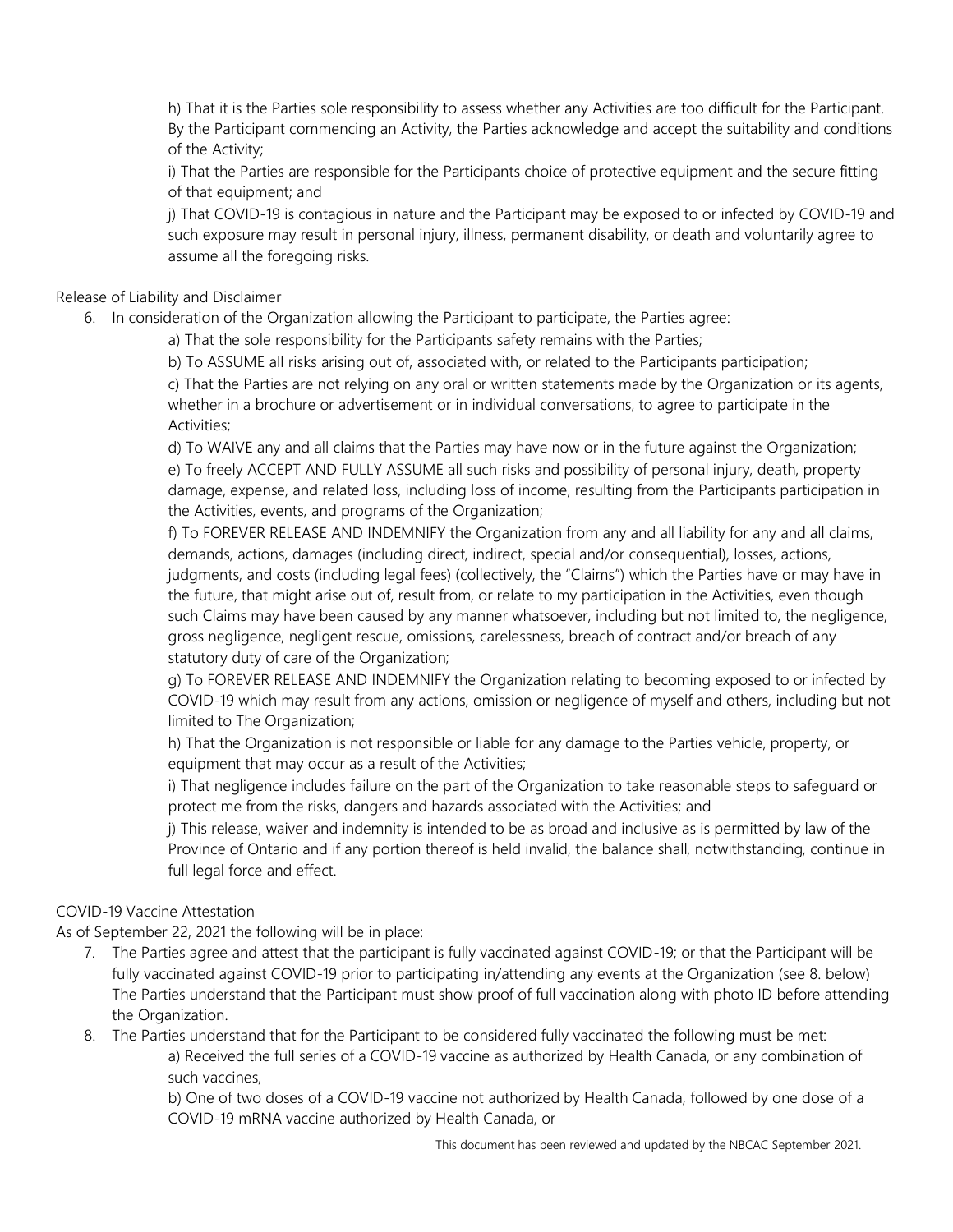- c) Three doses of a COVID-19 vaccine not authorized by Health Canada; and
- d) Received final dose of the COVID-19 vaccine at least 14 days ago.

\*If the Participant is not fully vaccinated, the Parties understand that proof of government approved exemption prior to attending the Organization must be shown to the Organization staff. Any member providing an exemption, will be required to wear masks 100% of the time, including while participating in sport. These members will not have access to the lounge with the exception of making of purchases, using washrooms, OR as a Junior curling member to change into curling shoes and participate in group warm up, socializing will not be allowed.

#### **Jurisdiction**

9. The Parties agree that in the event that the Parties file a lawsuit against the Organization, the Parties agree to do so solely in the province of Ontario, Canada and further agree that the substantive law of Ontario will apply without regard to conflict of law rules. The Parties further agree that if any portion of this agreement is found to be void or unenforceable, the remaining document shall remain in full force and effect.

#### Acknowledgement

10. The Parties acknowledge that they have read and understand this agreement, that the Parties have executed this agreement voluntarily, and that this agreement is to be binding upon the Parties themselves, their, spouses, children, parents, guardians, next of kin, executors, administrators and legal or personal representatives. The Parties further acknowledge that by signing this agreement they have waived any right to maintain a lawsuit against the Organization on the basis of any claims from which the Parties have released herein.

#### **This Release of Liability Waiver is applicable to all future registrations and renewals.**

### **BY ELECTRONICALLY SIGNING THIS DOCUMENT YOU WILL WAIVE CERTAIN LEGAL RIGHTS, ON BEHALF OF YOURSELF AND THE PARTICIPANT, INCLUDING YOUR/THEIR RIGHT TO SUE OR CLAIM COMPENSATION FOLLOWING AN ACCIDENT. PLEASE READ CAREFULLY.**